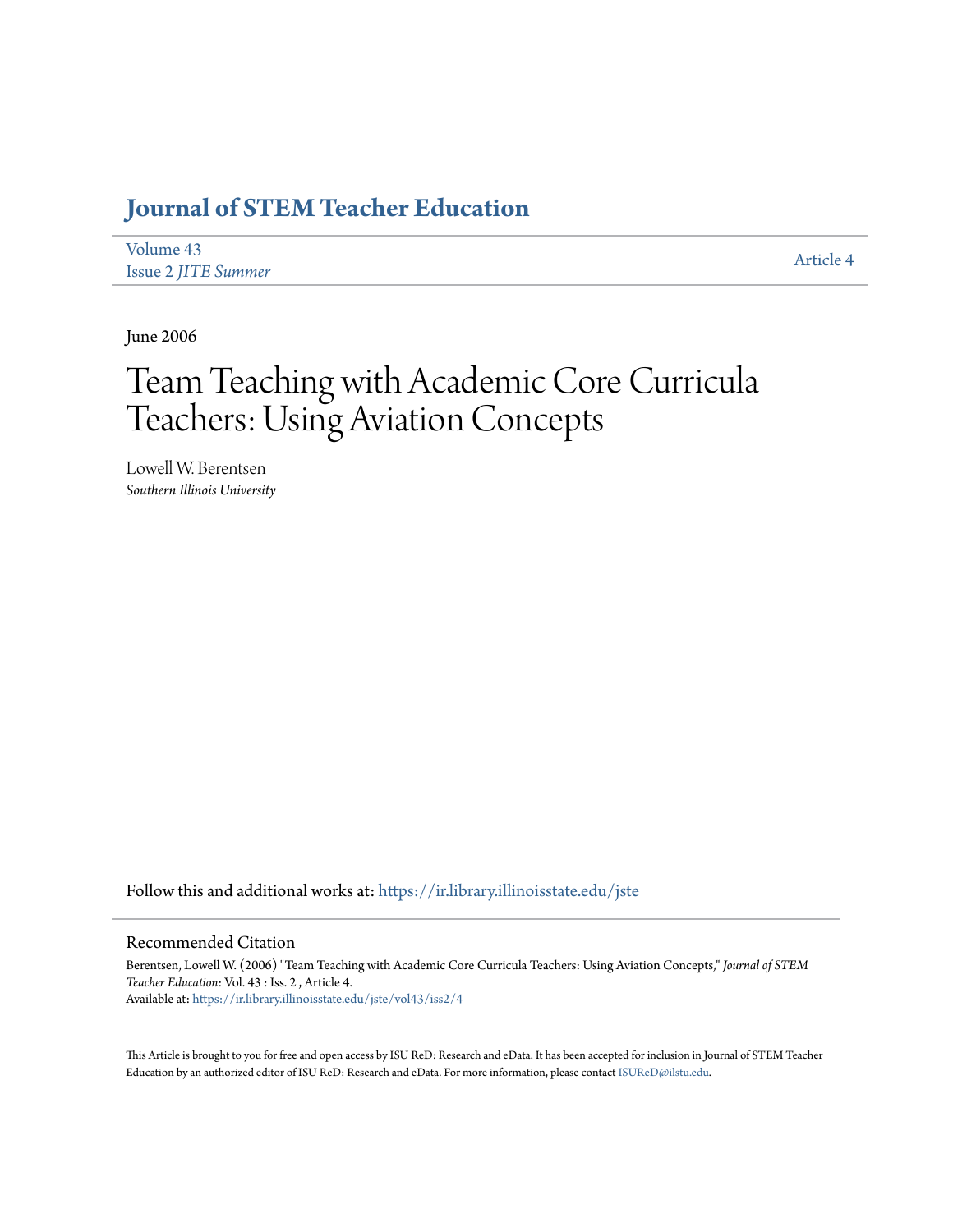# **Team Teaching with Academic Core Curricula Teachers: Using Aviation Concepts**

## Lowell W. Berentsen Southern Illinois University

Beginning in the 1970s and throughout the 80s and 90s, schools were confronted with education reform initiatives that introduced many ideas. These included outcome-based education, which was followed in turn by performance-based education. However, problems developed along the way when some individual teachers inserted their own agendas and applied their own definitions to outcome-based and performance-based education (Towers, 1994; Manno, 1995; Schrag, 1995; Eakman, 1996). Standard definitions and methods were lost in the confusion and these programs became open to just about any "touchy-feely" notion that appealed to the individual teacher. Ponnuru wrote that outcome-based education "has little to do with raising academic standards. Instead, it replaces existing standards with vague, often psychotherapeutic goals. These new goals become the criteria for assessing students, teachers, and schools" (1994, p. 46). Much progress has been made in the past decade to clarify standards, but the conversations concerning reform and the debates about how reform should happen, continue.

Out of the ashes of failures, and especially as a result of the efforts of those who recognized the problems and worked to correct them, came programs such as School-to-Work and Career Pathways and the development of new courses in vocational high schools and tech-prep schools. "Shop" and vocational education programs began to take on a new appearance under the new name of technology education. Yet in spite of government intervention and the redefining of technology education, problems and misconceptions about our field persist. Some administrators and academic core curricula teachers still look down upon technology education and industrial arts courses as non-academic

Volume 43 Number 2 2006

\_\_\_\_\_\_\_\_\_\_\_\_\_\_\_\_

7

Berentsen is Assistant Professor in the Department of Aviation Technologies at Southern Illinois University in Carbondale, IL. Berentsen can be reached at Lberent@siu.edu.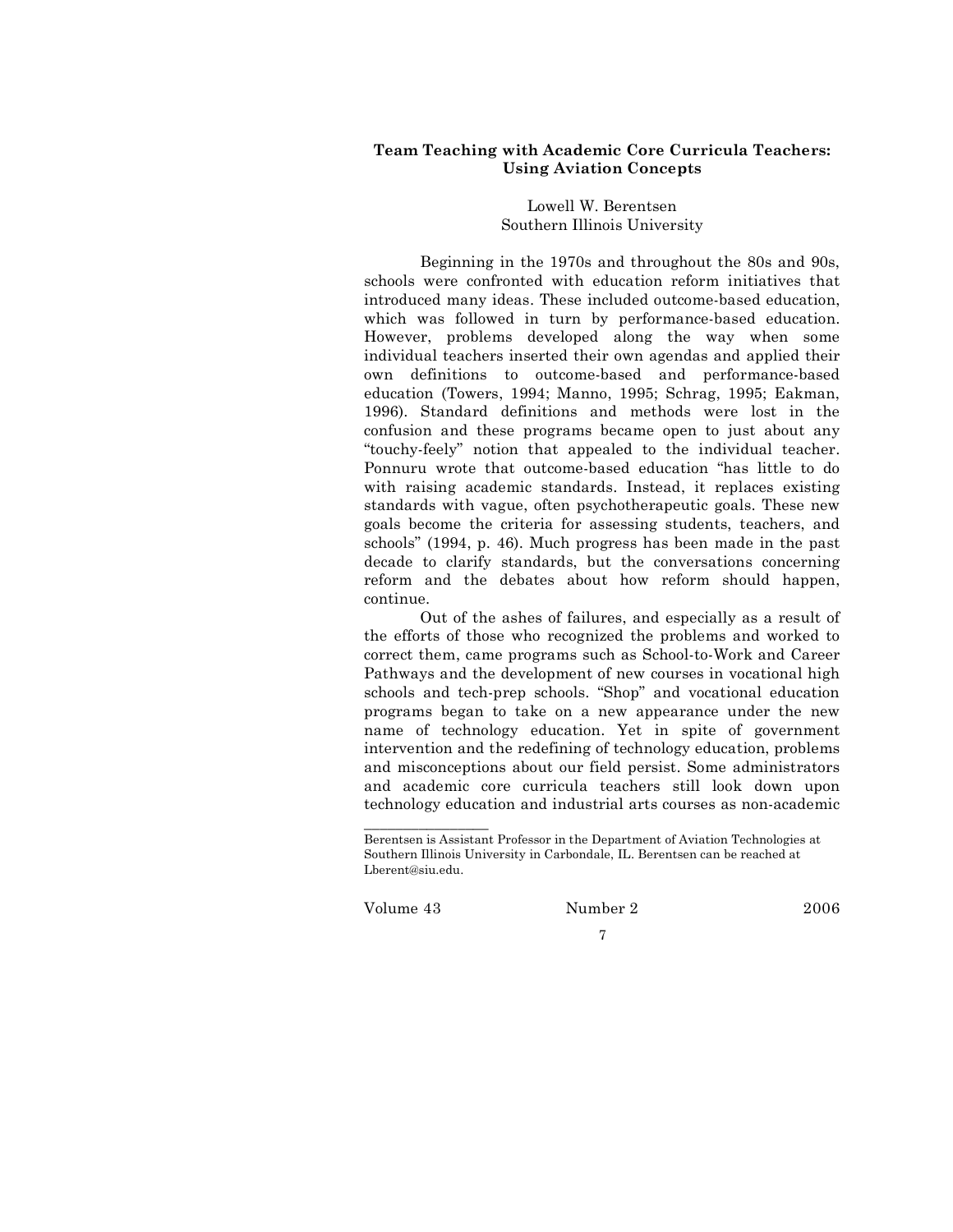classes that serve only to fill the school time of those students who are not planning for a post-secondary education. Even from within the ranks of technology education, we continue the struggle for the "legitimization of technology education as a school subject," (Lewis, 2004). Students who are not excited about school are still falling through the cracks while the "brighter" students graduate from high school with theoretical knowledge, wellprepared for post-secondary education programs, but severely lacking in the ability to apply what they have learned to the everyday life experience of employment.

The solution to these difficulties lies within technology education itself. Technology education holds the potential for teaching all students the skills of problem solving, and technology education teachers should be emerging more and more as a vital part of the academic core teaching team.

#### **Premise**

Technology education teachers today have at their disposal the skills, opportunity, experience, ingenuity, expertise, equipment, and environment to greatly improve students' ability to learn and apply the knowledge they have gained in their academic programs. This paper is based on the following four propositions:

- 1. Technology education is the logical system for providing an effective performance-based education that prepares the student for his or her immediate future, whether it be a post secondary education institution or the job market.
- 2. Technology education teachers are the key to helping students make the connections between their academic core course material and the real world. Technology educators can accomplish much by aligning themselves with academic core teachers in a team-teaching environment, benefiting both the academic core and technology education programs.
- 3. Aviation concepts and projects can provide the catalyst and the vehicle by which students can discover the relevancy of their entire academic core curriculum. Even core curricula teachers who have had no aviation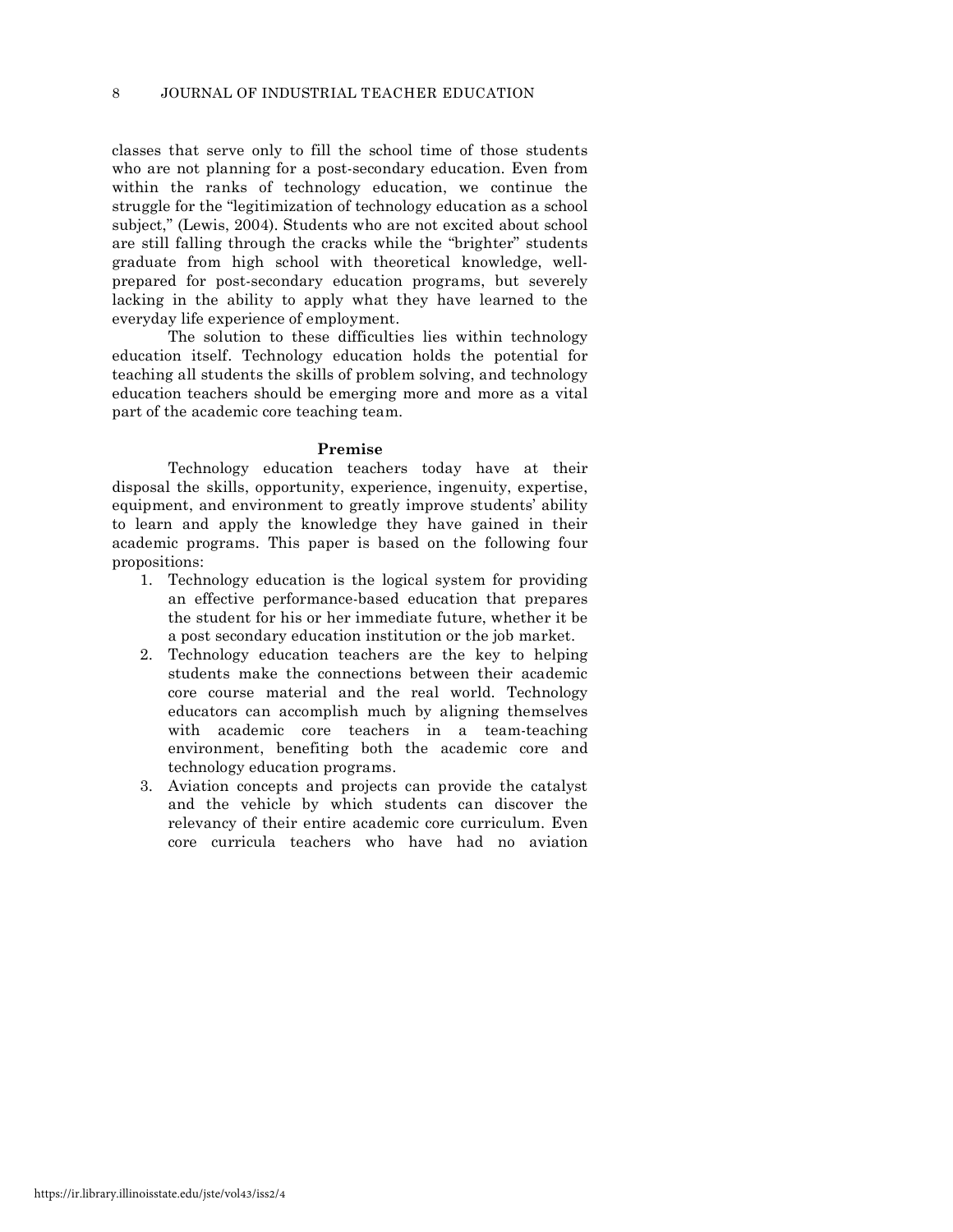education or training can incorporate aviation concepts to motivate students to learn academic core material.

4. By incorporating aviation concepts, students can grasp the importance of learning core subjects in high school and at the same time learn the empirical knowledge and skills that technology education offers for facing life in the real world.

Aviation training, like many critical professions, was an outcome-based education before outcome-based education became a philosophical idea. Many schools geared towards industry, particularly charter schools and magnet schools, have adopted educational materials with a focus on aviation. On January 8, 2002, President George W. Bush signed the "No Child Left Behind Act of 2001" (NLBA) into law. The new law represents the President's education reform plan and "contains the most sweeping changes to the Elementary and Secondary Education Act since it was enacted in 1965," according to the National Aeronautics and Space Administration (NASA, 2002, p. 5). Since President Bush signed the NLBA into law, aviation has begun to play an increasing role in K-12 education in the United States. Both NASA and the Federal Aviation Administration, along with several universities, have taken a proactive part in producing aviation related materials tailored to all grade levels. While most schools are not ready or cannot afford to make a drastic shift in their curriculum, technology education teachers may nonetheless work with academic teachers to link aviation concepts to their school's curriculum.

#### **Team Teaching**

Historically, teachers have operated in isolation when teaching their classes, acting as the sole disseminators of information the students must learn in order to pass their particular class (Heller, 1967; Buckley, 2000). For most high school students, their school day is divided into equal, seemingly unrelated time periods with no structure to assist them in making relevant connections between disparate courses. Some educators question the wisdom of this approach. The Northern Nevada Writing Project Teacher-Researcher Group wrote,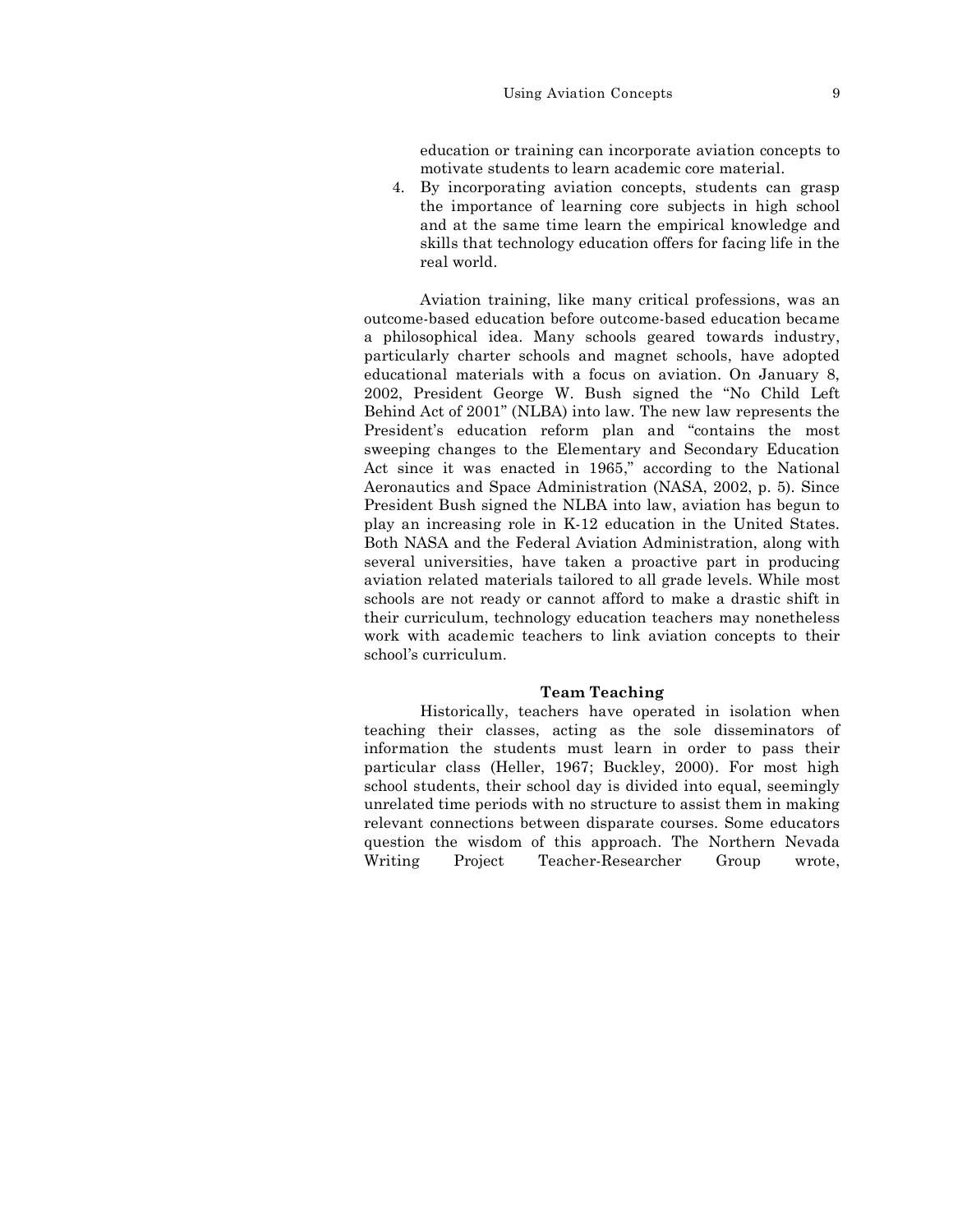"Interdisciplinary classes help students see the relationships between disciplines, assuring that they make connections they would otherwise be left to make on their own" (1996, p. 7). When that interdisciplinary relationship is formed between academic core and technology education teachers, the combination packs a great potential for learning. When a technology education teacher joins forces with an academic core teacher, the students reap the benefit of gaining empirical knowledge and skills not usually acquired within the confines of the traditional teacher-centered classroom. By completing projects and design activities, routinely offered in the technology education lab, students engage in critical thinking and gain transferable and empirical knowledge and skills (Cotton, 2002; Helm & Beneke, 2003; Johnson & Chung, 1999). Furthermore, through the active learning strategies of the technology education classroom, the student is given more ownership of his or her own learning and may develop a greater desire to participate in the learning process. The students' motivation to learn can thus be transferred from an extrinsic source to an intrinsic source (Brewer & Burgess, 2005).

There are several models for structuring team teaching. Goetz (2000) lists six styles: traditional team teaching, parallel instruction, differentiated split class, monitoring teacher, collaborative teaching, and complimentary team teaching. The first four styles are similar in that they each share or divide responsibilities for teaching the same material to the same class during the same time period. The last two, collaborative teaching and complimentary teaching, follow a somewhat different format.

In collaborative teaching two teachers work together preparing for the same lesson but then deliver their material to the students in a two-way discussion forum. A possible drawback of the collaborative teaching approach is that it has the potential to confuse students if two teachers present differing viewpoints on a particular subject. On the other hand, exposing students to a variety of viewpoints may help them analyze information and encourage them to make their own informed decisions, rather than robotically swallow opinions and thought processes spoonfed them by a teacher or from a textbook.

In complimentary team teaching, one teacher delivers the core material in his or her lecture class, and then the material is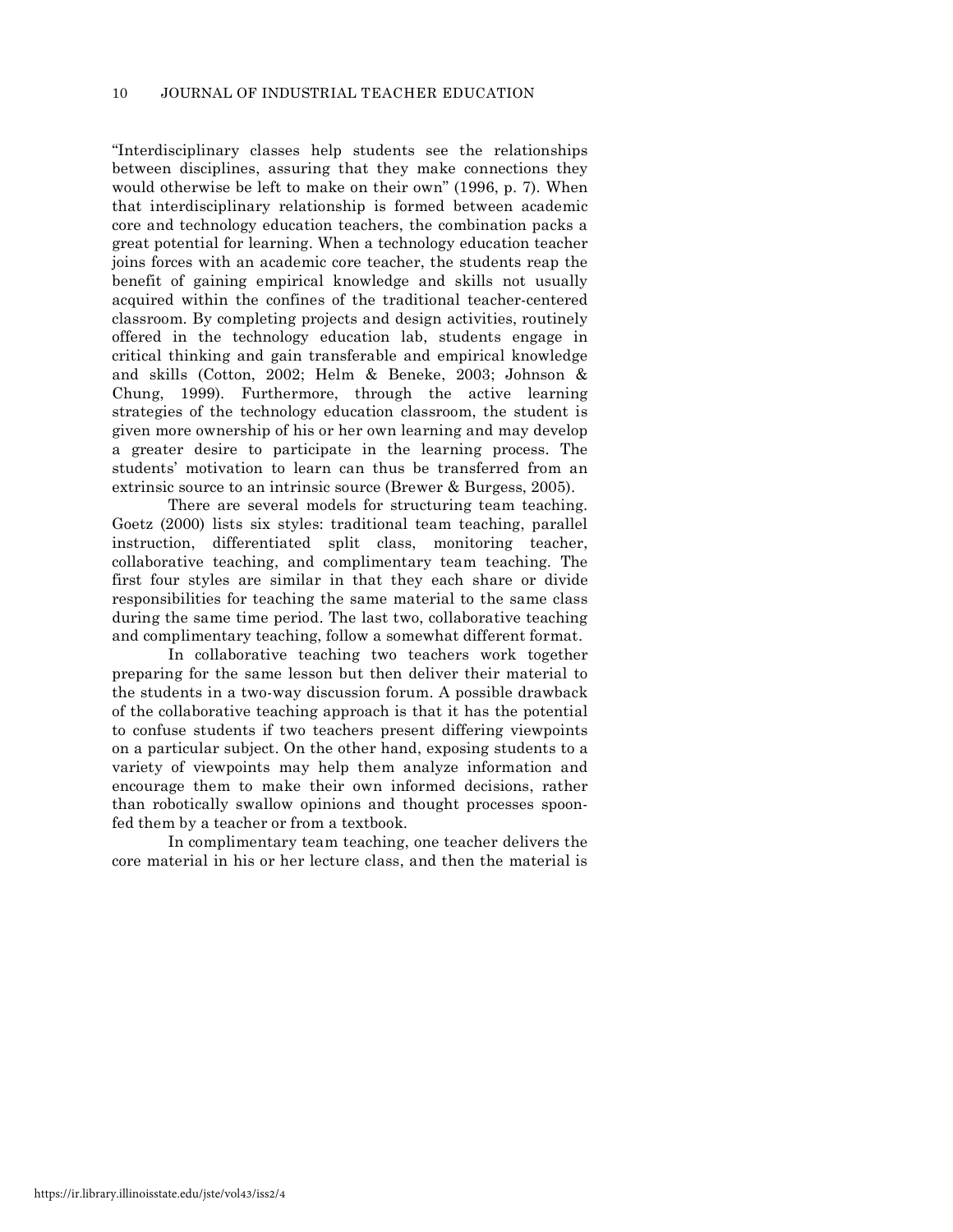followed-up by another teacher in another class, usually incorporating a different style of learning. One might think of this teaching method as relay or tag-team teaching. Of Goetz's six styles, complimentary team teaching provides the format most suitable for bringing technology education into the academic core curricula arena.

Complimentary team teaching can be an exciting and fruitful style of teaching for both the technology education and core curriculum teachers as well as for their students. It is not a teaching style that results in conflicting information from two different teachers, but, rather, when carefully orchestrated, provides a supportive, reinforcing, and encouraging learning environment for students. In complimentary team teaching, the academic core and technology education teacher work together as equals. In no sense does the technology teacher become a teacher's aid to the core teacher. Rather, each teacher reinforces what the other has taught. The core teacher provides the lecture, theory, and, together with the technology teacher, designs the student assignments. The technology education teacher provides the laboratory, skills, and expertise to assist the students in building working models for experiments and simulations that verify the theoretical results arrived at in the core lecture class. Simply put, the core teacher explains that  $2 + 2 = 4$ , and the technology education teacher shows the student how to successfully demonstrate that  $2 + 2 = 4$ . The teachers work as a team, moving toward the same conclusion, much as an engineer, a technologist, and a technician do in an industrial environment.

In complimentary team teaching, the theoretical may be introduced first and then applied in the laboratory; however, the reverse can accomplish the same purpose. Another approach is to first present the students with the challenge of a life-situation to solve, and then have them examine the theoretical side of the experience in an academic core class such as math, science, or physics. In this case the lesson begins in the technology education class and is followed up by lecture in the academic core classroom. For some students, particularly hands-on learners, this approach may be preferable.

Complimentary team teaching allows the teachers to appeal to many different learning styles. Students have more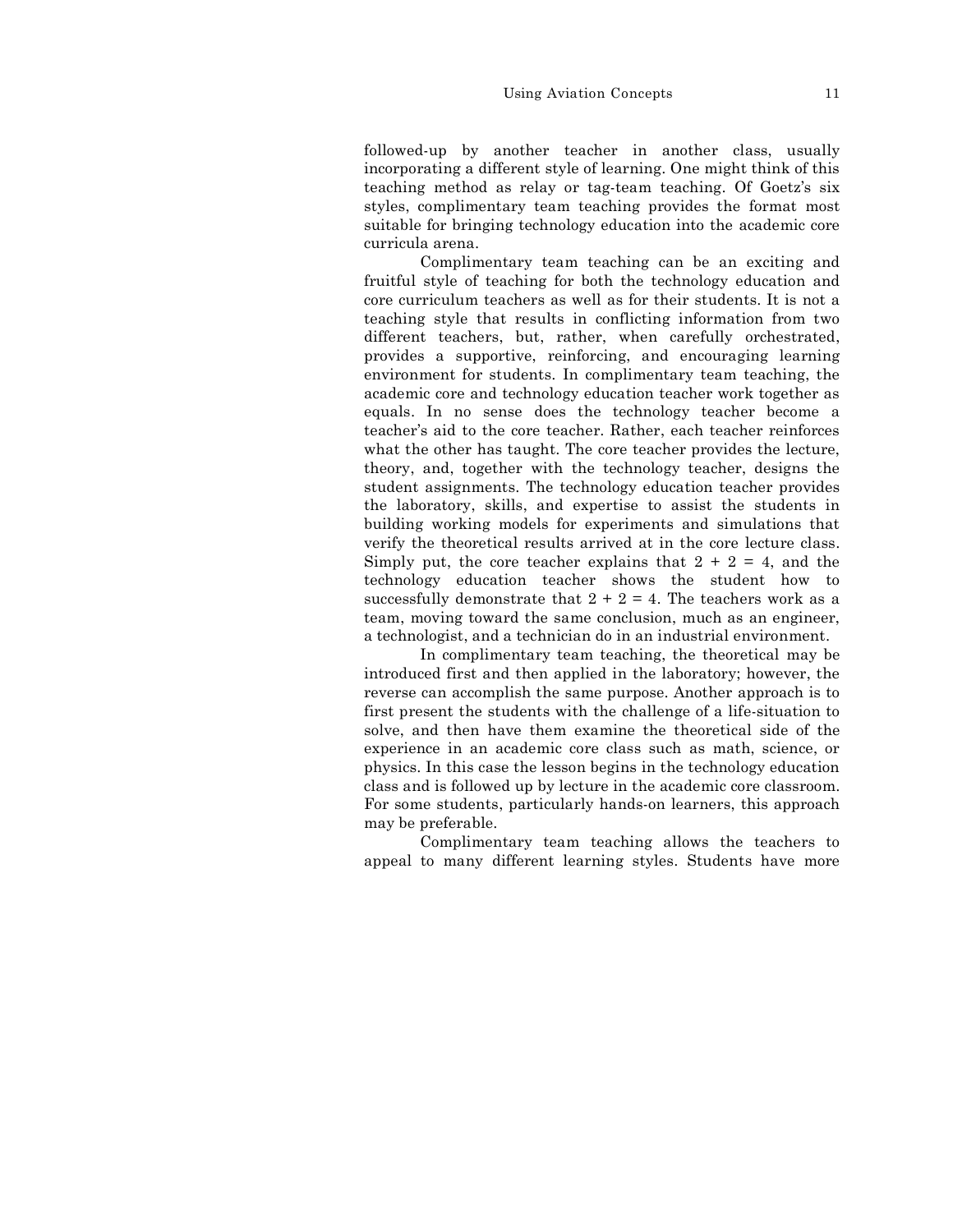than one chance to understand the material. They learn about a topic from two different teachers and in the technology laboratory, are free to apply a variety of learning styles as they work to complete the practical assignments.

Regardless of whether the theoretical learning precedes the applied learning or vice versa, the technology education class provides a learning lab for the academic core instruction. In the lab students learn skills in the use of tools, design, construction, and problem solving. Students immediately apply the theories presented in the core class to the related projects in the technology education class.

The model of complimentary team teaching can involve a variety of subject area combinations. In one case where complimentary team teaching has been practiced, mathematical concepts were introduced in a math class and then the math concepts were applied in a chemistry class (Goetz, 2000). Mulholland described how a team of teachers "developed teamteaching models that would enhance learning environments by integrating reading-, writing-, and math-skills development" (2005, p. 16). An unexpected team teaching arrangement was used to combine lessons in English and woodshop. After reading *The Diary of Anne Frank* in their language arts class, the students drew blueprints and then built models of an Amsterdam house—a project which also linked the lesson with their math standards (Mulholland, 2005). In his discussion about the inclusion of engineering design as content in secondary education, Lewis writes that an "option might be to adopt a collaborative approach to design, where technology teachers team with mathematics and science teachers, and with practicing engineers, in the teaching of design. This strategy would allow both analytic and conceptual aspects of design to be realized" (2005, p. 50).

Not all teachers may buy into this philosophy of team teaching. Some faculty members may not want to make changes from their routine. Some may recognize that they have mastered a successful method of teaching and find no advantage to altering it. They may prefer to stick with the tried and true. Heller (1967) offers a "note of warning:" "Not all teachers can be, nor want to be, team teachers. They are successful in their own right, and they are not convinced that a change is best for them. Perhaps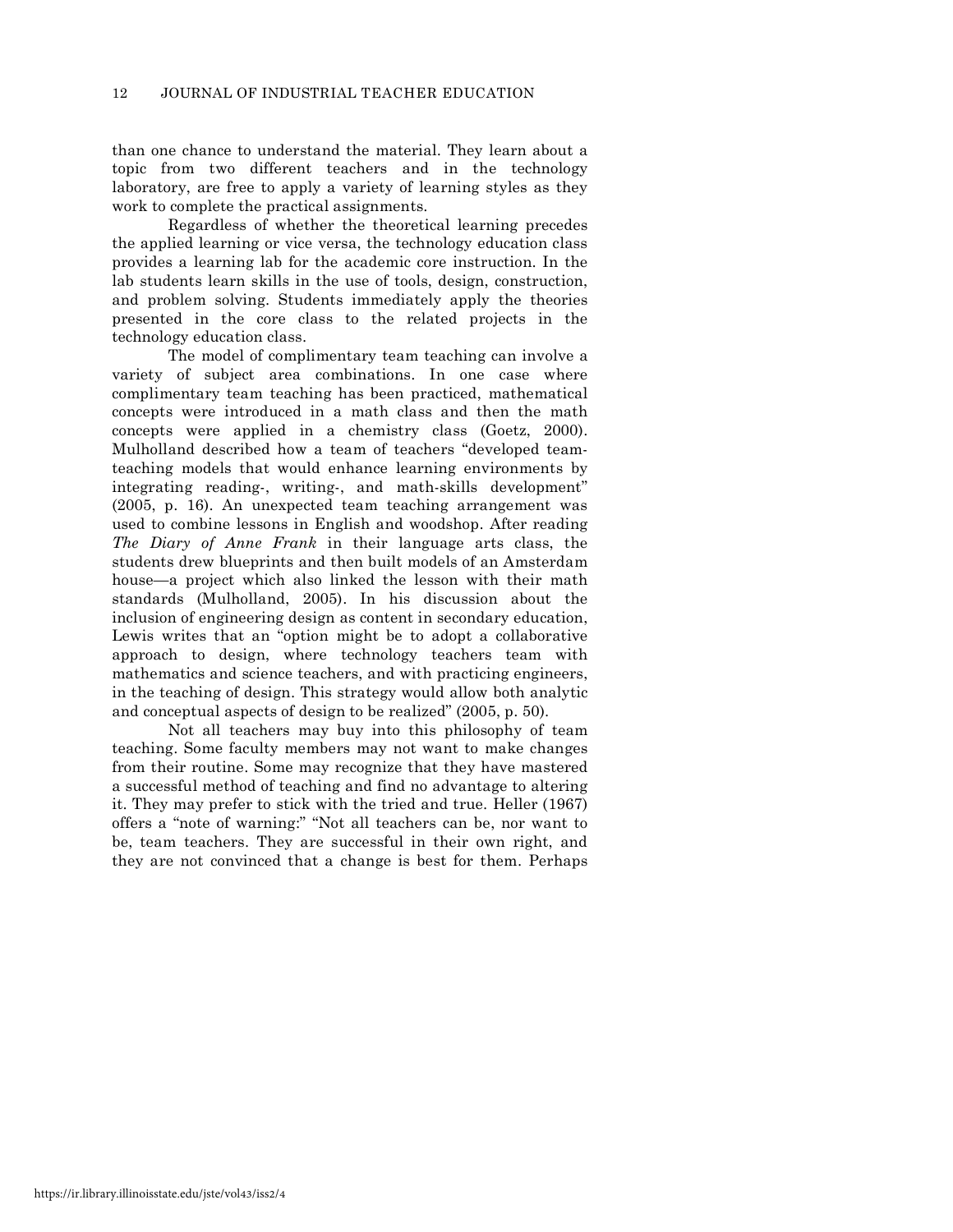they are correct, and their wishes should be respected. If team teaching stresses individualization, it is ridiculous to contradict this emphasis by trying to force every teacher and student into its mold" (p. 13).

Team teaching initially requires some extra planning time. However, for those teachers who are interested in initiating team teaching in their schools, there are ways to begin with a minimum of disruption to established school schedules or existing lesson plans. For example, a technology teacher might pair up informally with a mathematics teacher and, by designing activities for the technology lab that connect to the math teacher's lesson topics, provide students with relevant applications of concepts covered in their mathematics class. Once such a cooperative relationship between teachers is established and flowing smoothly, other teachers as well as administrators may see that complimentary team teaching provides advantages both to students and teachers alike.

#### **Using Aviation Concepts**

Many areas of technology education can be successfully integrated with academic core subjects to serve as team teaching arenas. Building construction or automotive concepts would certainly serve well. So why use aviation? One reason is that teaching with aviation concepts captures the imaginations of children of all ages, and constructing aviation projects magnifies their interest and enthusiasm for learning. Magnet schools across the United States are experiencing success and growth using an aviation theme. In 2005 the Federal Aviation Administration conducted the seventh bi-annual National Aviation Magnet Schools Survey, which identified 67 aviation magnet school programs. Since 1985 the Magnet Schools of America Association has identified 71 different magnet themes, of which aviation and aerospace is one of the fastest growing themes (Federal Aviation Administration, 2005).

In addition to sparking student interest, aviation concepts serve as excellent sources of material for mastering the objectives listed by the Standards for Technological Literacy. Under "The Nature of Technology" standard 2 states, "Students will develop an understanding of the core concepts of technology"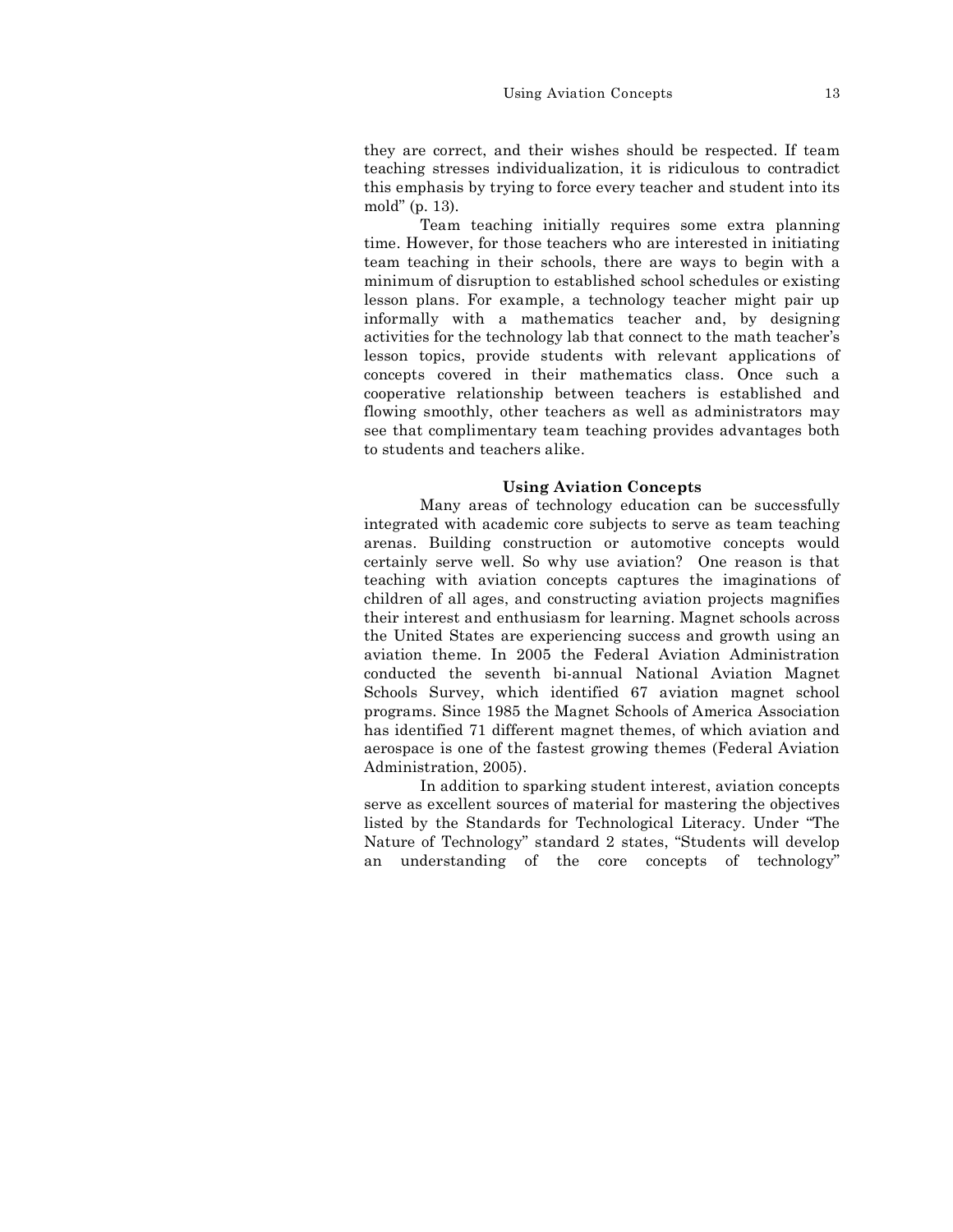(International Technology Education Association, 2000, p. 32). Aviation is an excellent vehicle for communicating the core concepts of technology: During the process of flight the aviator and machine must work as one with the aviator relying on appropriate and accurate feedback from the controls. In flight, an airplane's various systems must come together and make the necessary optimizations and appropriate trade-offs to fulfill the requirements of the physical laws that enable the plane to overcome the force of gravity.

Technology standard 3 states, "Students will develop an understanding of the relationships among technologies and the connections between technology and other fields of study" (ITEA, 2000, p. 44). Aviation provides a comprehensive and broad range of technologies that bring together various education disciplines. The most obvious disciplines related to aviation are math, science, and physics. However, safety in aviation depends upon the aviator also being proficient in speaking, reading, and writing skills. An aviator needs to be a good communicator. He or she must be a person of integrity who is dependable, ethical, and responsible.

#### **Team Teaching with Math and Aviation**

Uniting a technology education teacher with an academic core mathematics teacher and using aviation as a theme seems a logical place to start a complimentary team teaching partnership. Without math there would be no aviation and no space technology. Correspondingly, without aviation science, there are math concepts whose relevance might not yet be recognized. Many concepts proven through the experiments and empirical knowledge gained through the space program would still be merely theories in books had it not been for aviation science. Students can profit from investigating and understanding this dynamic interrelationship.

Many technology education teachers are familiar with the Wright Brothers Design Challenge kit available from KELVIN® (Kelvin, 2005). With these kits, students design and build Styrofoam airplanes out of ordinary Styrofoam food trays and specialty parts that can be purchased from KELVIN®. After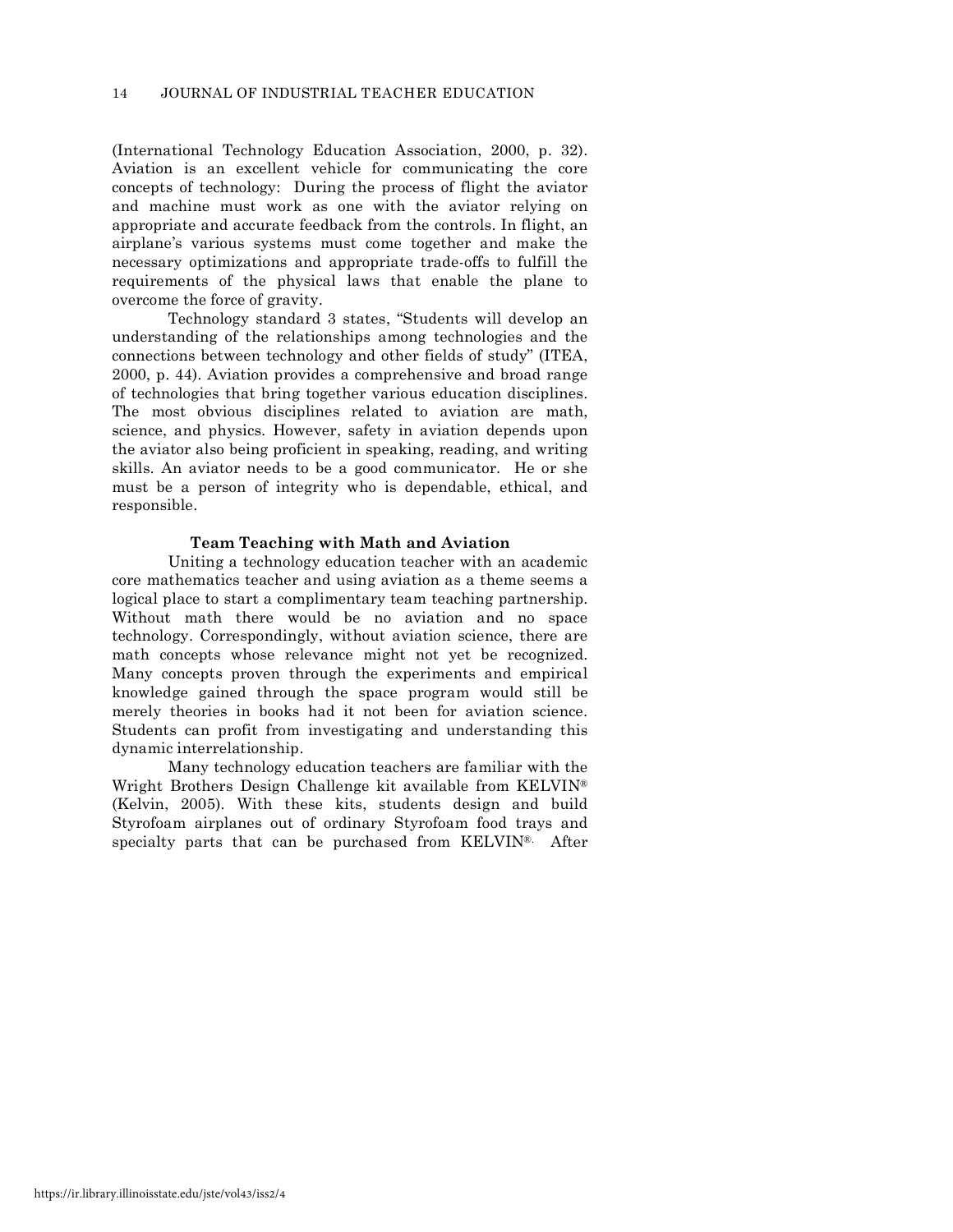completing their models, students then put the airplanes to the ultimate test of flight.

Outlined below are some possible activities and experiments that can be done with the student-constructed Styrofoam airplane as its flight worthiness is tested. These activities explore and test both the mathematical as well as the physical concepts that govern flight. The projects provide practical applications for the theoretical knowledge students have gained in their math classes and confront the students with the real-world technological challenges of aviation.

One important consideration when designing an aircraft for flight is the effect of weight and balance on the airplane. A student can explore the consequences of different weight loads placed in different locations within the Styrofoam airplane by cutting a cabin area from the model's fuselage and placing weights at different longitudinal locations. While students may initially test their crafts resulting flight capabilities through trial and error, with the help of their math teacher, they can investigate mathematical methods for determining optimal weight distributions.

Even if the weight is located properly in the airplane, there is a maximum weight that an airplane can carry. If the force of lift does not exceed the force of the gravity on the weight, the airplane will not fly. Wing area and wing shape—along with the speed of the wing through the air, the angle of attack of the airflow, and the density of the air—are the five factors that affect lift. By making adjustments to their airplanes wings, the students can demonstrate the effects of simple wing changes on their airplanes' flight. Students can learn about the mathematical side of the coefficient of lift by accessing the NASA website, www.grc.nasa.gov/WWW/K-12/airplane/short.html.

In the process of testing their airplanes, students might begin to wonder "Do I have a motor powerful enough to pull this weight fast enough to fly?" "Is my propeller big enough?" "What will happen if I install a bigger motor or a bigger propeller on the plane?" By measuring the diameter of the propeller and determining the speed of the motor from the manufacturer's specifications, the students can compute mathematically just how fast the tips of the propeller are traveling. They can explore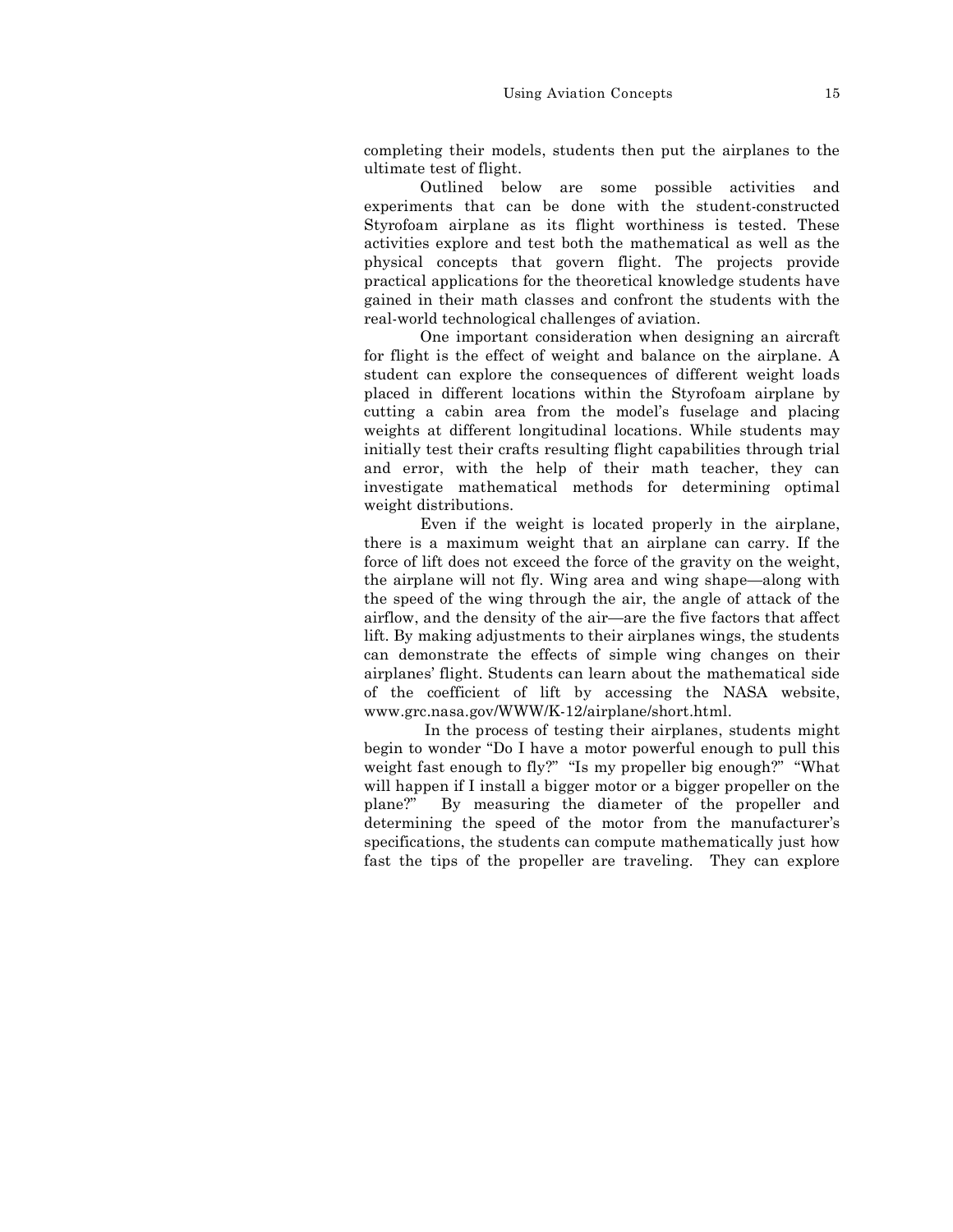mathematically how changes in propeller and motor size will alter the spin and speed of the propeller.

The third factor of lift, the speed of the wing through the air, also spawns an important question: "How fast does my airplane fly?" To explore the answer to this question, students can use empirical measurements taken in the technology laboratory and apply them in the mathematical formula for speed. The student can record the airplane's time in flight and measure its distance flown and then, knowing distance and time, use the mathematical relationship between distance, rate and time to determine how fast his or her airplane is flying. Students can experiment with alterations in their airplane models to see how speed is affected by changes in aircraft design.

Discussions of wing aspect ratio can assist students in recognizing the meaning and the significance of the lessons on ratios that they study in math class. Airplanes with two different wing designs, each having the same surface area but differing aspect ratios, require different air speeds to maintain flight. The technology teacher can guide the students in experiments that use two wing designs that differ in aspect ratio but that maintain the same surface area and cross sectional shape. Using the methods for determining airplane speed, the students can explore the minimum speed requirements that airplanes with different wing aspect ratios require to remain aloft or airborne.

During the course of these experiments there is a very real possibility that some airplanes may crash and need repairs. A few crashes will provide concrete motivation for students to get the numbers correct in the math class, or it's back to the "drawing board" in the technology lab.

## **Conclusions and Implications**

Lewis acknowledges that when students compete in engineering contests to build the longest or strongest bridge or to construct the highest tower "often the teaching episode ends when the winner is identified, without students gaining understanding of the reasons behind the success or failure of their attempts" (2005, p. 50). In industry, the structural testing and resulting failure of products is called "destructive testing," meaning the product is of no more use for further testing other than analyzing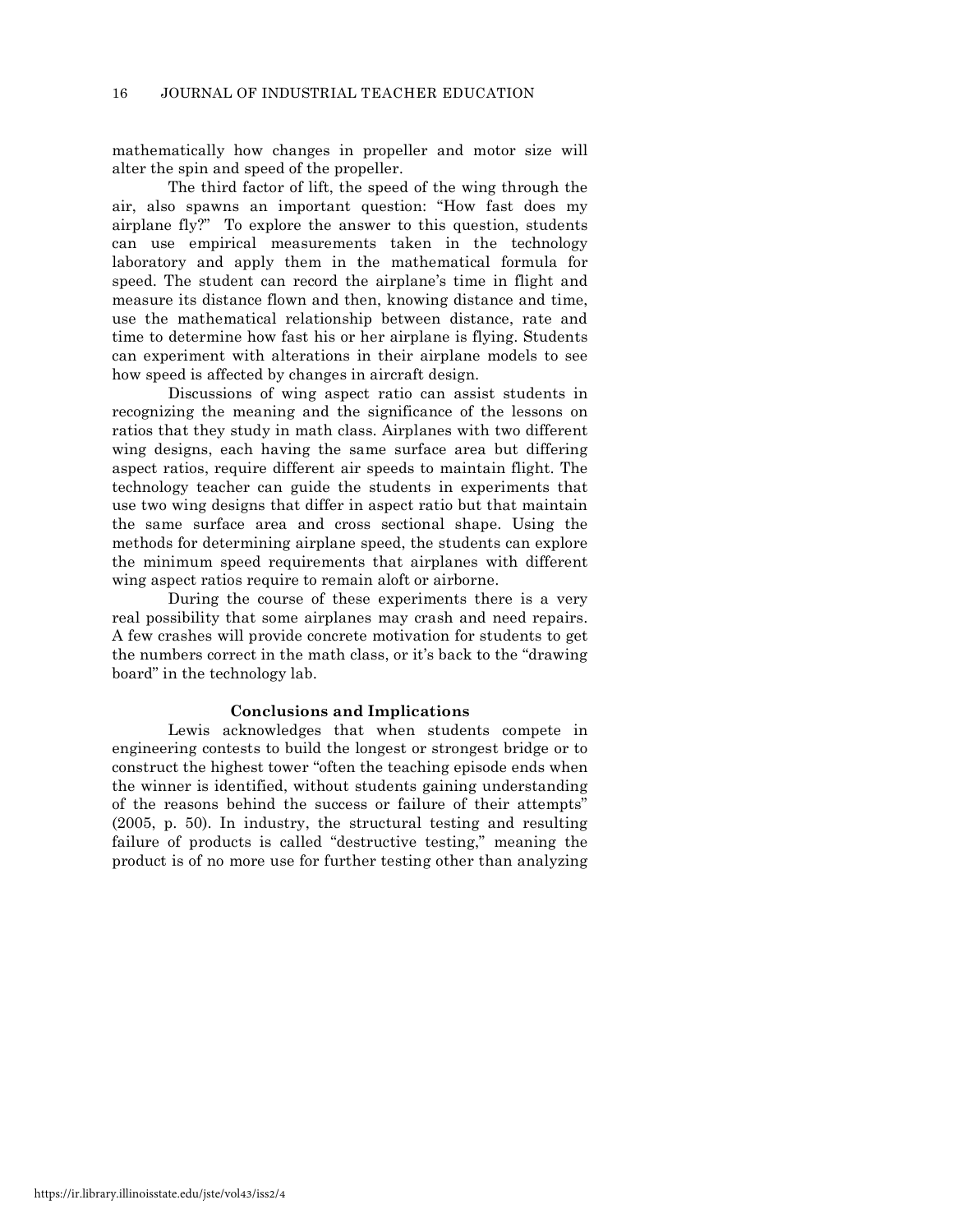#### Using Aviation Concepts 17

the points of failure. However, the Styrofoam airplanes' tests described above and the aircrafts' performances in the various suggested experiments are in a sense "non-destructive" testing. With correct mathematical computations, each test can be completed without destroying a student's model. The "nondestructive" testing permits a student to experiment further and to continue to learn using the same self-constructed learning platform – the airplane. The empirical knowledge gained through the Styrofoam aircraft design activity can increase students' understanding of the relevance of mathematics, improve students' problem solving ability, and enhance the students' learning environment.

Standard 9 of the *Standards for Technological Literacy* focuses on the understanding of engineering design. "One of the final steps in the engineering design process is to build or construct the actual product or system in order to determine if it works" (International Technology Education Association, 2000, p. 99). This is an equally important final step in the learning process of high school students but is one which is often disregarded or over-looked and omitted in academic core classes. Successful pragmatic outcomes should complete and underscore the abstract theoretical facts the students have mastered in their academic core classes. With a technology education teacher team teaching with an academic core class teacher, the learning experience can include this final, all-important, hands-on step that completes the study topic and brings it to a logical conclusion.

Aviation is a subject which seems to appeal to girls and boys of all ages. One evening, while flipping through television channels, I happened to stop on a program in which children were individually being asked the question, "What do you think heaven will be like?" Each was asked the question privately; each without knowing how another child responded. One girl replied that the flowers would never die and would always smell wonderful. A boy imagined out loud that there would be lots of animals and he would be able to ride the elephants and tigers. Another boy was content with just riding horses all the time. Most had different answers; girls responding with "typical girl answers" and boys giving "typical boy answers" – except in one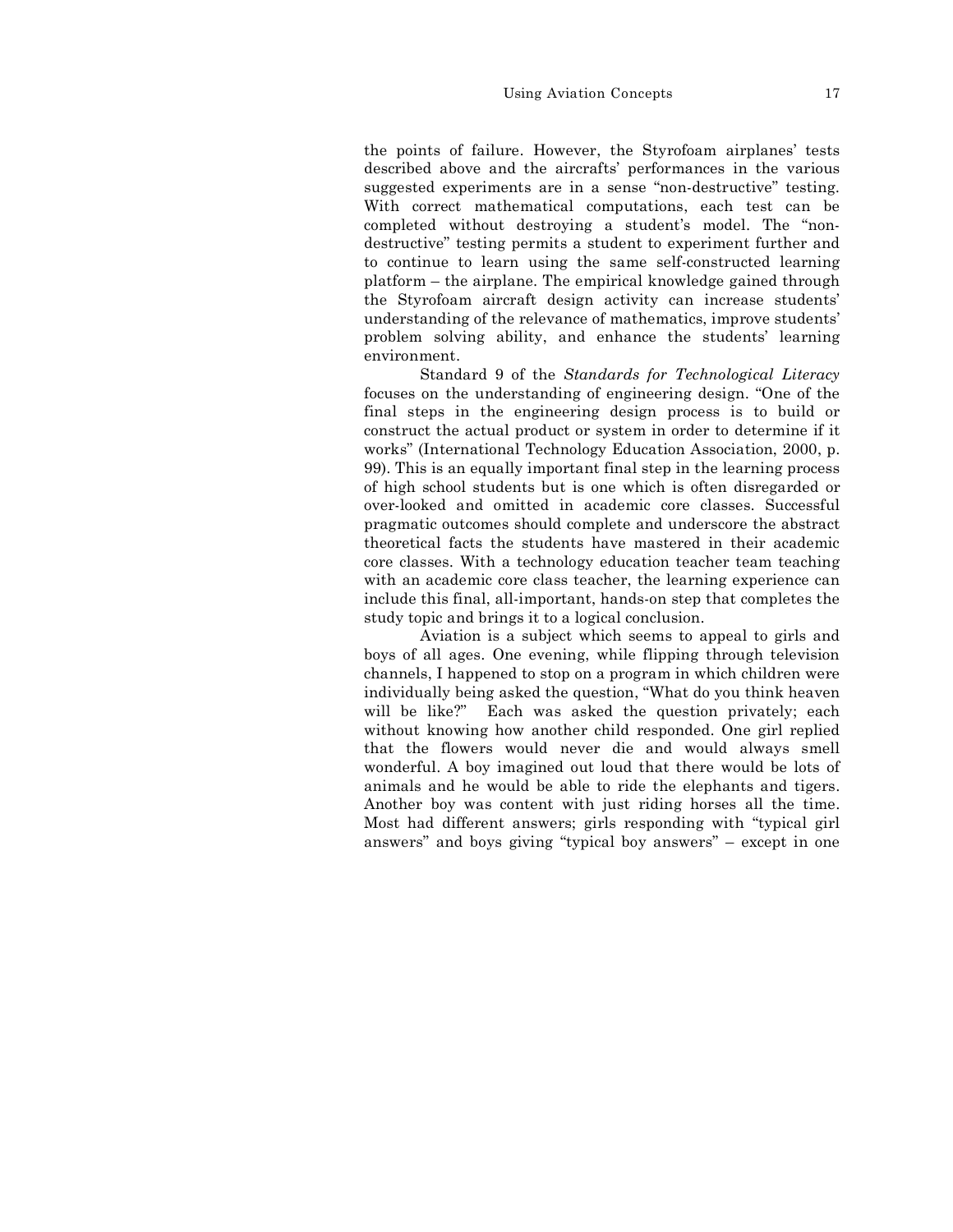area. Only one picture of heaven was imagined by several of the children—boys and girls alike: "We'll be able to *fly* all over."

#### **References**

- Buckley, F. J. (2000). Team Teaching: What, Why, and How? London: Sage Publications, Inc.
- Brewer, E. W., & Burgess, D. N. (2005).Professor's Role in Motivating Students to Attend Class. Journal of Industrial Teacher Education, 42 (3), 23-47.
- Cotton, S. E. (2002). Making problem-solving simulations more realistic. The TechnologyTeacher, 62 (3), 29-32.
- Eakman, B. K. (1996, September 30). Alter ego. National Review, 48, 48-50.
- Federal Aviation Administration. (2005). 2005 National aviation magnet schools survey. [On-line]. Available:http: //www.faa.gov/education\_research/education/student\_reso urces/magnet\_schools/index.cfm?file=summary
- Goetz, K. (2000). Perspectives on Team Teaching. [On-line]. Available:http://www.ucalgary.ca/~egallery/goetz.html
- Heller, M. P. (1967). Team Teaching: A Rationale. Dayton, OH: National Catholic Educational Association.
- Helm, J. H., & Beneke, S. (Eds.). (2003). The Power of Projects. New York: Teachers College Press.
- International Technology Education Association, (2000). Standards for Technological Literacy – Content for the Study of Technology. Reston, Virginia: Author.
- Johnson, S. D. & Chung, S-P. (1999). The effect of thinking aloud pair problem solving (TAPPS) on the troubleshooting ability of aviation technician students. Journal of Industrial Teacher Education, 37 (1), 7-25.
- Kelvin (2005). Innovative Products of Creative Educators at Affordable Prices. [On-line]. Available: http://www. kelvin.com
- Lewis, T. (2004). A turn to engineering: The continuing struggle of technology education for legitimization as a school subject. Journal of Technology Education, 16 (1), 21-39.